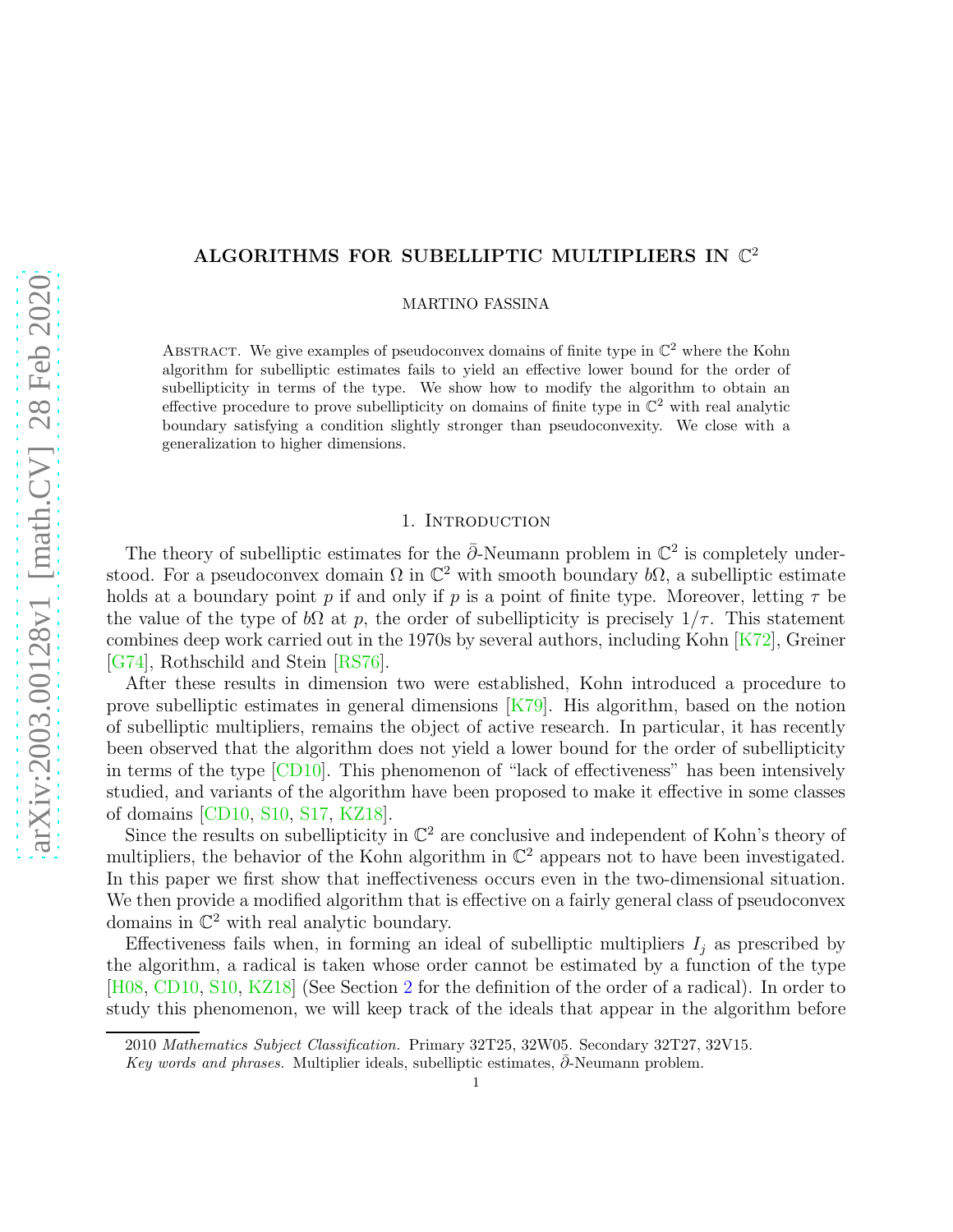taking radicals. We call them  $I_i^{\sharp}$ <sup> $\frac{\pi}{j}$ </sup>. Kohn's ideals of multipliers  $I_j$  are obtained by taking real radicals of the  $I_i^{\sharp}$  $j$  in the ring of germs of smooth functions at a point.

Proposition [1.1](#page-1-0) exhibits a collection of pseudoconvex domains in  $\mathbb{C}^2$  where the order of the radical needed when passing from  $I_2^{\sharp}$  to  $I_2$  cannot be estimated in terms of the type. Theorem [1.2](#page-2-1) provides a modified but effective algorithm.

<span id="page-1-0"></span>**Proposition 1.1.** Let  $\Omega$  be a pseudoconvex domain in  $\mathbb{C}^2$  defined locally near the origin by

$$
2\text{Re}(z) + |w^{\tau} + z^k w^l|^2 < 0.
$$

Here  $\tau, k, l$  are integers such that  $k > \tau > l > 0, \tau > 2$ . The type of the boundary at 0 is equal to  $2\tau$ . To obtain the ideal  $I_2$  in the second step of the Kohn algorithm one needs to take a real radical of order at least k. In particular, the Kohn algorithm is not effective on  $\Omega$ .

The domains described in Proposition [1.1](#page-1-0) are similar to known examples of domains in higher dimensions where the Kohn algorithm is not effective [\[CD10,](#page-12-4) [S10,](#page-12-5) [KZ18\]](#page-12-7). In those papers, the authors consider domains in  $\mathbb{C}^n$ , for  $n \geq 3$ , that are locally defined at 0 by

$$
2\mathrm{Re}(z_n)+\sum_{j=1}^m|f_j(z_1,\ldots,z_{n-1})|^2<0,
$$

where the  $f_i$  are holomorphic functions. On such domains the Kohn algorithm reduces to a procedure in the ring of germs of holomorphic functions at the origin [\[D93,](#page-12-9) Section 6.4.4]. Note that the functions  $f_j$  do not depend on  $z_n$ , and the domains are therefore "rigid", following the terminology of [\[BRT85\]](#page-12-10). The domains considered in Proposition [1.1](#page-1-0) and Theorem [1.2,](#page-2-1) however, are not rigid in general. Hence, when applying the Kohn algorithm, we work in the ring of germs of real analytic functions, and take real rather than holomorphic radicals.

Proposition [1.1](#page-1-0) establishes the ineffectiveness of the Kohn algorithm in  $\mathbb{C}^2$ . We next show how the algorithm can be modified to make it effective on a class of finite type domains with real analytic boundary satisfying a condition slightly stronger than pseudoconvexity. The condition is formulated in terms of a "holomorphic decomposition" [\(1.1\)](#page-1-1) of a defining function [\[D93,](#page-12-9) Section 3.3.1]. (At the end of the paper we show how to generalize to higher dimensions).

Recall that for a domain  $\Omega$  in  $\mathbb{C}^2$  with real analytic boundary  $b\Omega$  and a point  $p \in b\Omega$ , there exists a choice of local coordinates such that p is the origin and  $\Omega$  is defined near 0 by

<span id="page-1-1"></span>
$$
2\text{Re}(z) + \|f\|^2 - \|g\|^2 < 0. \tag{1.1}
$$

Here  $f = (f_j)_{j=1}^{\infty}$  and  $g = (g_j)_{j=1}^{\infty}$  are countable sequences of holomorphic functions defined in a neighborhood U of the origin, with  $||f||^2 = \sum_{j=1}^{\infty} |f_j|^2$  and  $||g||^2 = \sum_{j=1}^{\infty} |g_j|^2$  real analytic functions in U. We denote by  $f_w$  and  $g_w$  the sequences of partial derivatives  $(\partial_w f_j)_{j=1}^{\infty}$  and  $(\partial_w g_j)_{j=1}^{\infty}$  respectively. Assume now that there exists  $\delta \in [0,1)$  such that

<span id="page-1-2"></span>
$$
||g_w||^2 \le \delta ||f_w||^2 \text{ near } 0. \tag{1.2}
$$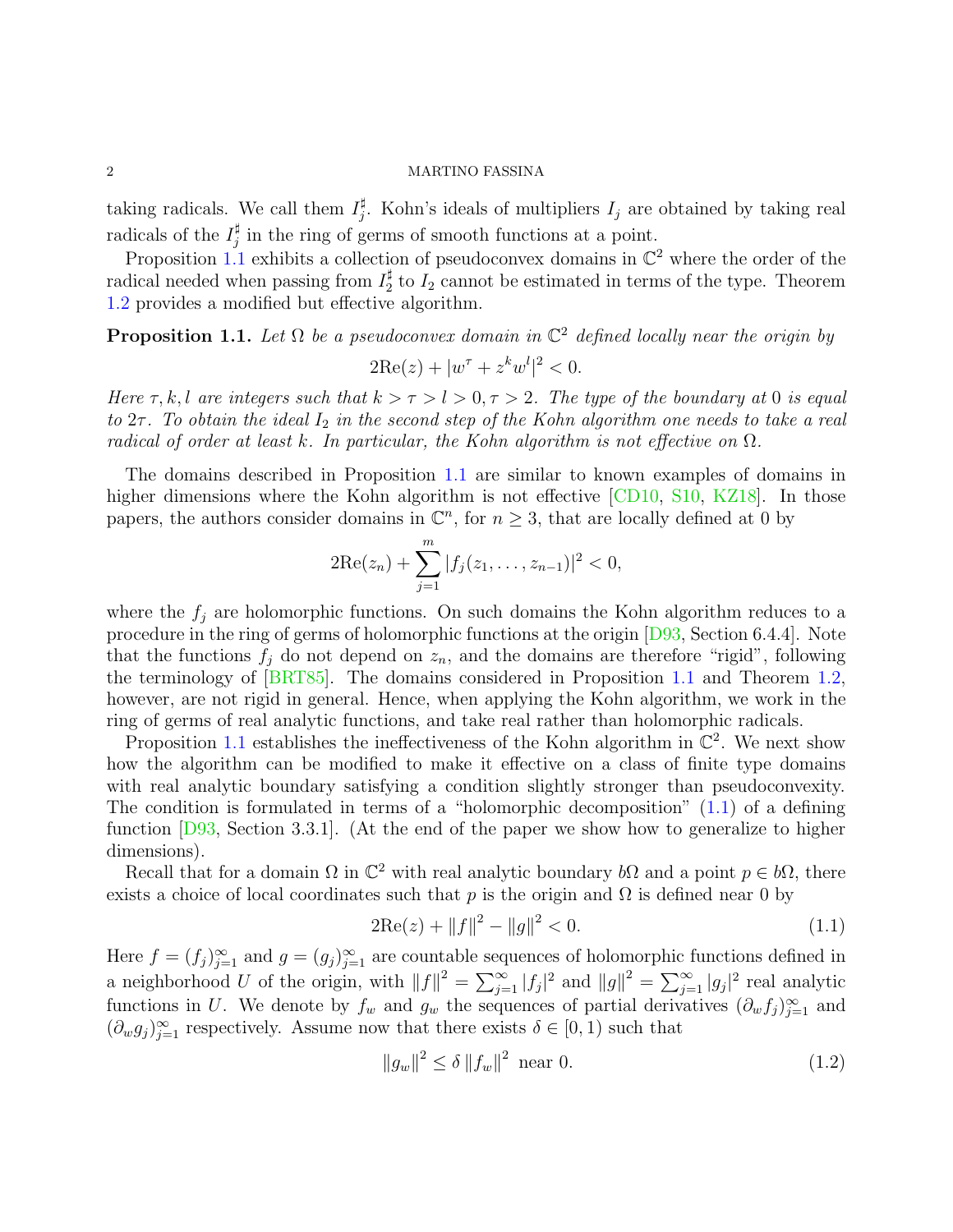If [\(1.2\)](#page-1-2) holds, then  $\Omega$  is pseudoconvex near 0 (Lemma [4.2\)](#page-8-0). Moreover, a modified version of the Kohn algorithm is effective on  $\Omega$ . The new procedure involves a single real radical of order two at the first step.

<span id="page-2-1"></span>**Theorem 1.2.** Let  $\Omega$  be a domain in  $\mathbb{C}^2$  with real analytic boundary b $\Omega$ , and let  $p \in b\Omega$  be a point of finite type  $2\tau$ . Choose coordinates so that p is the origin and  $\Omega$  is locally defined near 0 by  $(1.1)$ . Assume that  $(1.2)$  holds in a neighborhood of the origin. Then there exists an effective algorithm to establish subellipticity at 0 for  $\Omega$ . In particular, the procedure yields a sequence  $\zeta_1, \ldots, \zeta_r$  of subelliptic multipliers in the ring of germs  $\mathcal{A}_0$  of real analytic functions at the origin, with  $\zeta_{\tau}$  a unit in  $\mathcal{A}_0$ . The element  $\zeta_1$  is obtained by taking a real radical of order 2, while for  $j > 1$  we have  $\zeta_j = \partial_w \zeta_{j-1}$ .

Our effective algorithm yields, for a domain of type  $2\tau$ , the lower bound  $(2^{\tau+1})^{-1}$  for the order of subellipticity at the origin. While very far from the known optimal bound of  $(2\tau)^{-1}$ , it seems to be the best effective bound that one can expect to obtain using subelliptic multipliers.

The paper is organized as follows. In Section [2](#page-2-0) we provide the necessary background and describe the Kohn algorithm. Section [3](#page-6-0) deals with the phenomenon of ineffectiveness in  $\mathbb{C}^2$ and contains the proof of Proposition [1.1.](#page-1-0) In Section [4](#page-8-1) we prove Theorem [1.2](#page-2-1) and discuss the generalization to higher dimensions.

### 2. The Kohn Algorithm

<span id="page-2-0"></span>We recall the algorithm for subelliptic multipliers introduced by Kohn in  $[K79]$ . All the lemmas in this section are due to Kohn and are essentially contained in [\[K79,](#page-12-3) Proposition 4.7]. A more detailed exposition of the same material can be found in [\[D93,](#page-12-9) Chapter 6].

Let  $\Omega$  be a bounded pseudoconvex domain in  $\mathbb{C}^n$  with smooth boundary  $b\Omega$ . Recall that a subelliptic estimate holds on  $(0, 1)$  forms at a boundary point  $p \in b\Omega$  if there exist a neighborhood U of p and positive constants  $C, \epsilon$  such that the inequality

<span id="page-2-2"></span>
$$
\|\phi\|_{\epsilon}^{2} \le C \left( \left\|\bar{\partial}\phi\right\|^{2} + \left\|\bar{\partial}^{*}\phi\right\|^{2} + \|\phi\|^{2} \right)
$$
\n(2.1)

holds for all  $(0, 1)$  forms  $\phi$  compactly supported in U and in the domain of  $\bar{\partial}^*$ . Here  $\bar{\partial}^*$  is the adjoint of  $\bar{\partial}$  with respect to the standard  $L^2$  inner product on  $\Omega$ . We denote by  $\|\cdot\|_{\epsilon}$  and  $\|\cdot\|$ the tangential Sobolev norm of order  $\epsilon$  and the standard  $L^2$  norm on  $\Omega$  respectively. We call the supremum of all the  $\epsilon$  for which the estimate [\(2.1\)](#page-2-2) holds the *order of subellipticity at p*.

**Remark 2.1.** By  $[K79,$  Proposition 3.10 one can use on the left side of  $(2.1)$  either the full Sobolev  $\epsilon$ -norm or the tangential Sobolev  $\epsilon$ -norm (for the same  $\epsilon$ ). The resulting inequalities are equivalent.

Kohn defined the germ of a smooth function  $f$  at  $p$  to be a subelliptic multiplier if an estimate of the form  $(2.1)$  holds when the  $\phi$  on the left side of the inequality is replaced by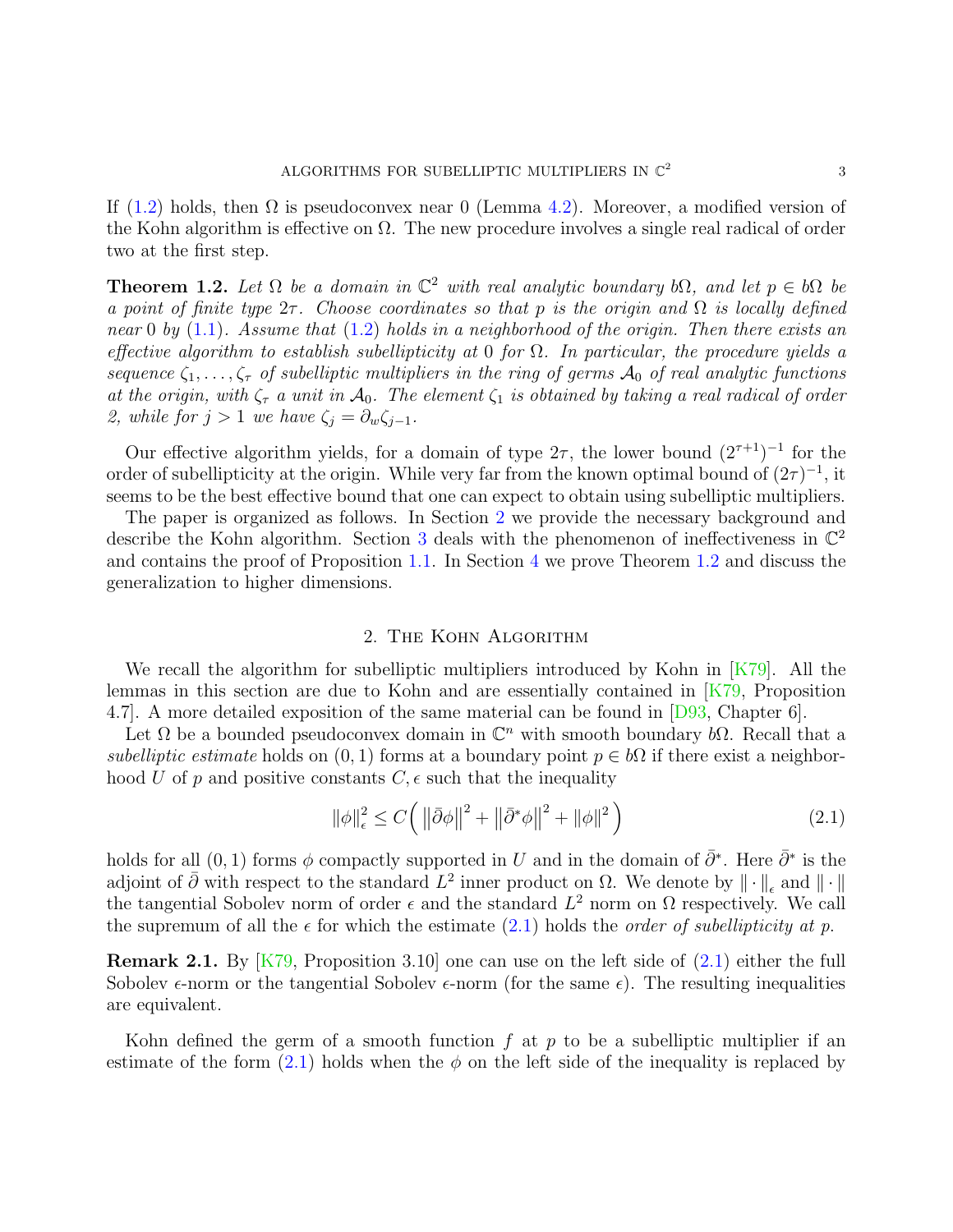$f\phi$ . More precisely, f is a *subelliptic multiplier* if there exist a neighborhood U of p and positive constants  $C, \epsilon$  such that the inequality

$$
\|f\phi\|_{\epsilon}^{2} \le C\Big(\left\|\bar{\partial}\phi\right\|^{2} + \left\|\bar{\partial}^{*}\phi\right\|^{2} + \left\|\phi\right\|^{2}\Big)
$$

holds for all  $(0, 1)$  forms  $\phi$  compactly supported in U and in the domain of  $\bar{\partial}^*$ . The supremum of all possible choices of  $\epsilon$  is called the *order of the subelliptic multiplier* f at p.

Note that subellipticity at a point  $p \in b\Omega$  is equivalent to 1 being a subelliptic multiplier at p. Moreover, the order of subellipticity at p is the same as the order of the subelliptic multiplier 1 at p.

**Remark 2.2.** Throughout this section, following  $[K79]$ , we denote by f the germ of a smooth function that is a subelliptic multiplier. This notation should not be confused with the  $f$ arising from a holomorphic decomposition [\(1.1\)](#page-1-1) of a defining function of the domain.

<span id="page-3-0"></span>**Lemma 2.3.** Let f be a smooth function that vanishes on  $b\Omega$ . Then the germ of f at a point  $p \in b\Omega$  is a subelliptic multiplier of order  $\epsilon = 1$ .

Let  $C_p^{\infty}$  denote the local ring of germs of smooth functions at p, and let I be an ideal in  $C_p^{\infty}$  $p^{\infty}$ . Its real radical rad<sub>R</sub> I consists of all  $g \in C_p^{\infty}$  $p_p^{\infty}$  such that  $|g|^k \leq |f|$  near p for some positive integer k and some  $f \in I$ . We say that the real radical rad<sub>R</sub> I is of order m if m is the least integer M for which

 $\operatorname{rad}_{\mathbb{R}} I = \left\{ g \in C_n^{\infty} \right\}$  $|g|^k \leq |f|$  near p for some  $f \in I$  and some positive integer  $k \leq M$ .

<span id="page-3-3"></span>**Lemma 2.4.** The collection  $\mathcal{E}_p$  of elements of  $C_p^{\infty}$  $\int_{p}^{\infty}$  that are subelliptic multipliers is an ideal in  $C_n^{\infty}$  $p^{\infty}$ . Moreover, if  $g \in C_p^{\infty}$  $p_p^{\infty}$  is such that  $|g|^k \leq |f|$  near p for some subelliptic multiplier  $f \in C_p^{\infty}$  $p_p^{\infty}$  of order  $\epsilon$ , then  $g$  is a subelliptic multiplier of order  $\epsilon/k$ . In particular,  $\mathcal{E}_p$  is a real radical ideal, that is,  $\mathcal{E}_p = \text{rad}_{\mathbb{R}} \mathcal{E}_p$ .

In order to describe Kohn's procedure to generate subelliptic multipliers, we exploit the notion of vector multiplier. This terminology is due to Siu [\[S10\]](#page-12-5), although the concept is already present in [\[K79\]](#page-12-3). Vector multipliers are sometimes called "allowable one forms" [\[D93\]](#page-12-9).

We say that a (1,0) form  $v = \sum_{j=1}^{n} v_j dz_j$  with smooth coefficients  $v_j$  defined in a neighborhood of p is a vector multiplier if there exist a neighborhood  $U$  of p and positive constants  $C, \epsilon$  such that the inequality

<span id="page-3-1"></span>
$$
\left\| \sum_{j=1}^{n} v_j \phi_j \right\|_{\epsilon}^2 \le C \left( \left\| \bar{\partial} \phi \right\|^2 + \left\| \bar{\partial}^* \phi \right\|^2 + \left\| \phi \right\|^2 \right) \tag{2.2}
$$

holds for all  $(0, 1)$  forms  $\phi = \sum_{j=1}^n \phi_j d\bar{z}_j$  compactly supported in U and in the domain of  $\bar{\partial}^*$ . The supremum of all possible choices of  $\epsilon$  is called the *order of subellipticity of v at p*.

<span id="page-3-2"></span>Lemma 2.5. If  $f \in C_n^{\infty}$  $\int_{p}^{\infty}$  is a subelliptic multiplier of order  $2\epsilon$ , then  $\partial f$  is a vector multiplier of order  $\epsilon$ .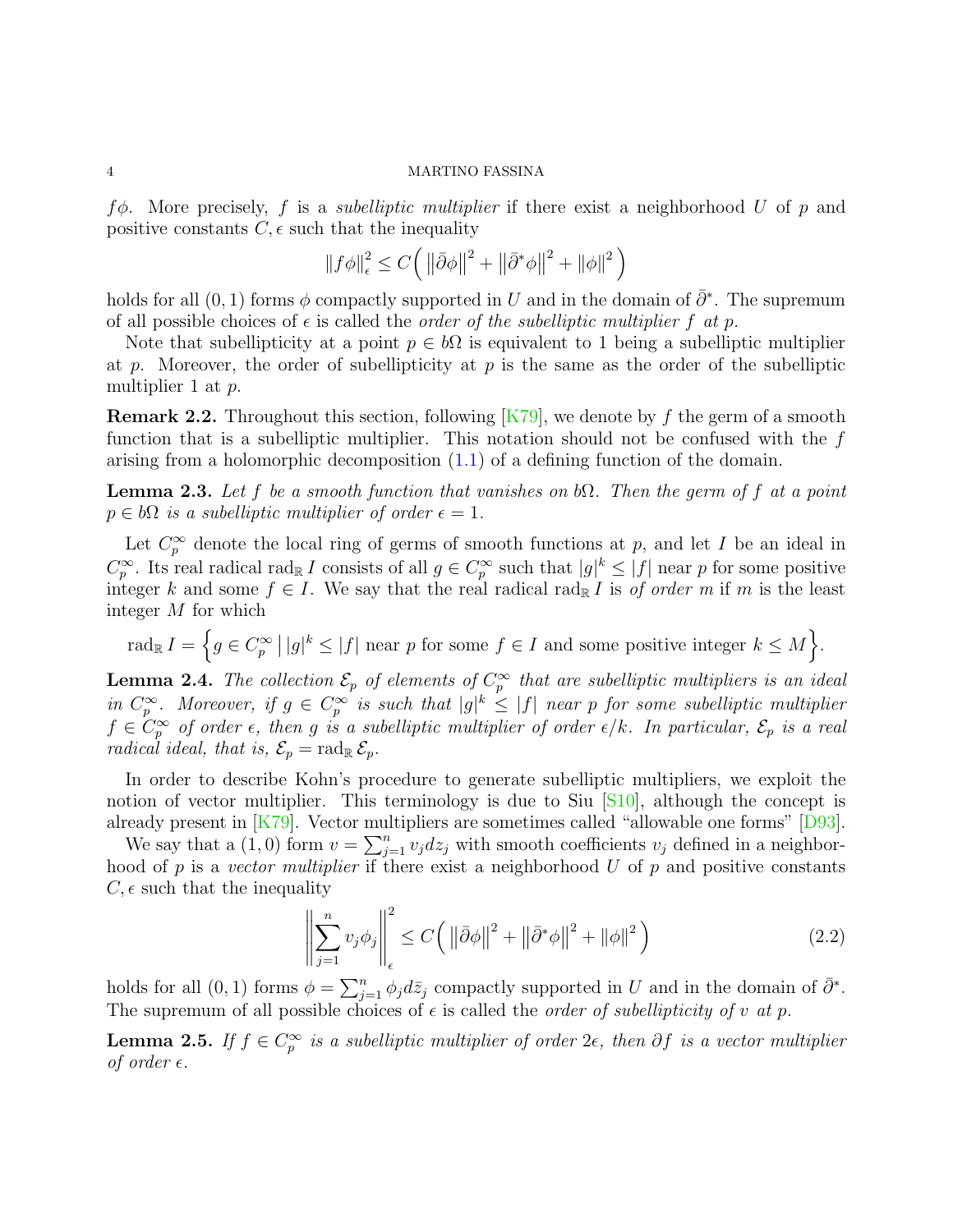It is convenient to express vector fields and forms in local coordinates modeled on the domain  $\Omega$ . Let  $L_1, \ldots, L_n$  be a collection of smooth  $(1,0)$  vector fields defined in a neighborhood U of p, and denote by  $\omega_1, \ldots, \omega_n$  the dual basis of  $(1,0)$  forms. That is,  $\langle \omega_i, L_j \rangle_z = \delta_{ij}$  for every  $z \in U$ , where  $\langle , \rangle_z$  indicates the pairing between a form and a vector field at z. It is standard in CR geometry to choose these vector fields such that the following properties are satisfied:

- At every point  $z \in U$  the vector fields  $L_1, \ldots, L_n$  form an orthonormal basis of  $T_z^{1,0}\mathbb{C}^n$ , with  $L_1, \ldots, L_{n-1}$  being an orthonormal basis for  $T^{1,0}b\Omega$ .
- $\omega_n = \partial r$ .
- For  $z \in U$  and  $i, j = 1, \ldots, n$ , we have  $\langle \omega_i, \omega_j \rangle_z = \delta_{ij}$ . Here  $\langle , \rangle_z$  denotes the inner product induced on the vector space of  $(1,0)$  forms at z by the Hermitian metric.

In the local frame just described, the condition that a  $(0,1)$  form is in the domain of  $\bar{\partial}^*$ becomes easy to write. In fact

$$
\sum_{j=1}^{n} \varphi_j \bar{\omega}_j \in \text{Dom}(\bar{\partial}^*) \iff \varphi_n = 0 \text{ on } b\Omega.
$$

Note that by Lemma [2.3](#page-3-0) the function  $\varphi_n$  is a subelliptic multiplier. Let v be a vector multiplier. Since the component  $\langle v, \omega_n \rangle$  in the estimate [\(2.2\)](#page-3-1) is multiplied by  $\varphi_n$ , it is natural to only keep track of the components  $\langle v, \omega_j \rangle$  for  $j = 1, \ldots, n - 1$ . We thus make the following definition.

We call a collection  $(g_1, \ldots, g_{n-1})$  of germs of smooth functions at p an allowable row of order  $\epsilon$  if the (1,0) form  $\sum_{j=1}^{\infty} g_j \omega_j$  is a vector multiplier of order  $\epsilon$ . Since for a germ  $f \in C_p^{\infty}$ p we can write  $\partial f = \sum_{j=1}^{n} (L_j f) \omega_j$ , Lemma [2.5](#page-3-2) can be restated as follows.

<span id="page-4-0"></span>Lemma 2.6. If  $f \in C_n^{\infty}$  $\sum_{p}^{\infty}$  is a subelliptic multiplier of order  $2\epsilon$ , then  $(L_1f, \ldots, L_{n-1}f)$  is an allowable row of order  $\epsilon$ .

We say that a matrix is *allowable of order*  $\epsilon$  if its rows are allowable and  $\epsilon$  is the minimum among the orders of the rows.

We denote by  $\lambda = (\lambda_{ij})$  the matrix of the Levi form in the basis  $L_1, \ldots, L_{n-1}$ . That is, for  $z$  near  $p$ , we have

$$
\lambda_{ij}(z) = \langle \partial \bar{\partial} r, L_i \wedge \bar{L}_j \rangle_z, \quad i, j = 1, \dots, n-1.
$$

<span id="page-4-1"></span>**Lemma 2.7.** The matrix  $\lambda$  is allowable of order 1/2. The determinant of an allowable matrix of order  $\epsilon$  is a subelliptic multiplier of order  $\epsilon$ .

Combining the results stated above, Kohn formulated a procedure to generate multipliers. His algorithm yields an increasing sequence

$$
I_1 \subseteq I_2 \subseteq I_3 \subseteq \dots
$$

of real radical ideals  $I_k$  in  $C_p^{\infty}$  $p_p^{\infty}$  consisting of subelliptic multipliers. The starting point is the allowable matrix  $\lambda$ . We call  $M_0$  the collection of rows of  $\lambda$ . The first ideal of multipliers  $I_1$  is defined as

$$
I_1 = \text{rad}_{\mathbb{R}} I_1^{\sharp}
$$
, where  $I_1^{\sharp} = \mathcal{I}(r, \det \lambda)$ .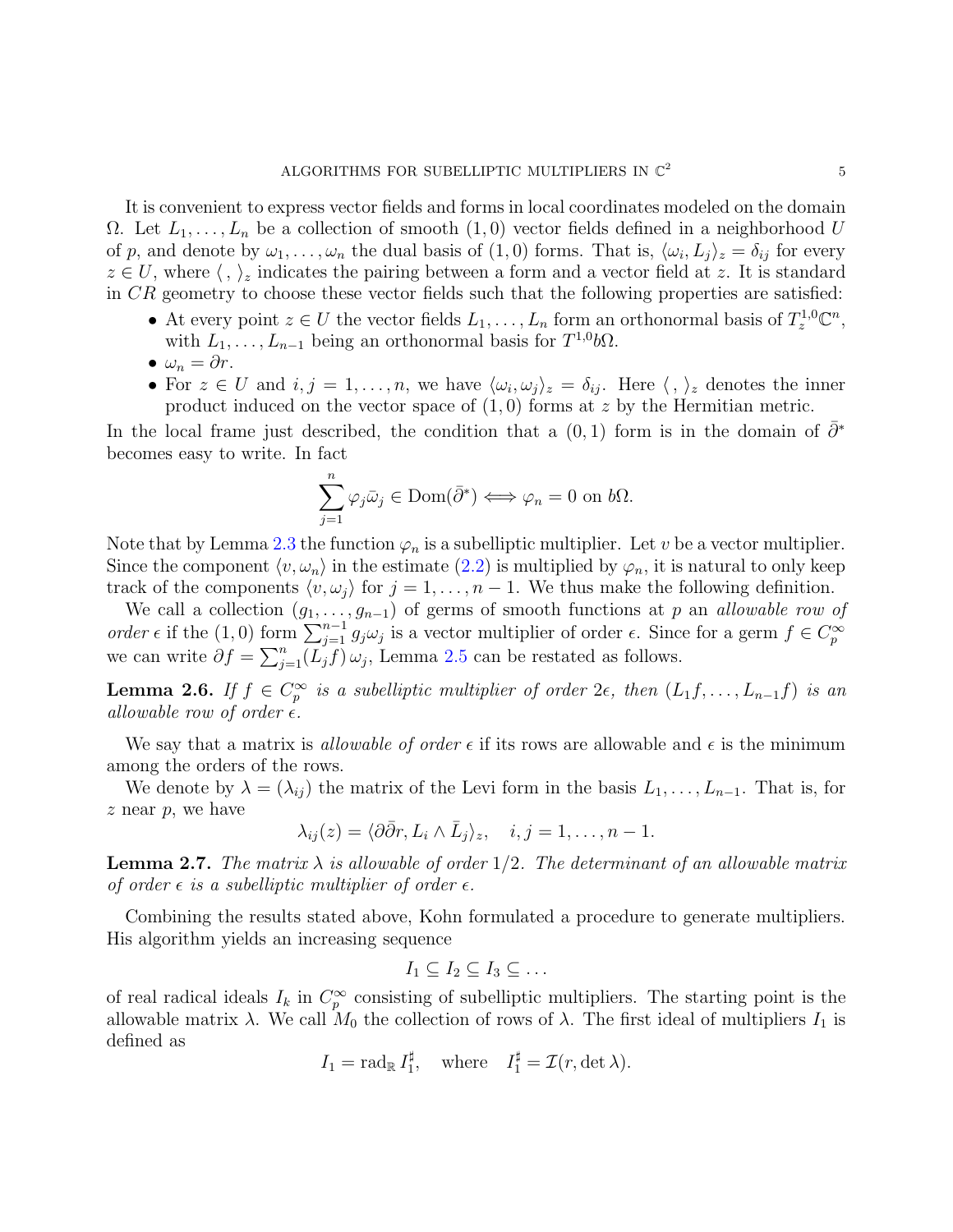Here  $\mathcal{I}$ ( ) denotes the ideal generated in  $C_p^{\infty}$  by the elements appearing inside the parentheses. Exploiting Lemma [2.6,](#page-4-0) we add new allowable rows to the set  $M_0$ , thus obtaining

$$
M_1 = M_0 \cup \{(L_1f, \ldots, L_{n-1}f) | f \in I_1\}.
$$

Taking determinants, we can now produce more multipliers. We define inductively, for  $j \geq 2$ ,

$$
I_j^{\sharp} = \mathcal{I}(I_{j-1}, \det M_{j-1}), \quad I_j = \text{rad}_{\mathbb{R}} I_j^{\sharp}.
$$

$$
M_j = M_{j-1} \cup \{(L_1 f, \dots, L_{n-1} f) | f \in I_{j-1}\}
$$

Here det  $M_j$  denotes all determinants of  $(n-1) \times (n-1)$  matrices whose rows belong to  $M_j$ .

.

When  $b\Omega$  is real analytic, subellipticity at a boundary point p is completely characterized by whether the Kohn algorithm yields 1 as a subelliptic multiplier in finitely many steps.

**Theorem 2.8.** [\[K79,](#page-12-3) Theorem 6.27] Let  $\Omega$  be a bounded pseudoconvex domain in  $\mathbb{C}^n$  with real analytic boundary  $b\Omega$ , and let  $p \in b\Omega$ . Then the following statements are equivalent.

- (1) A subelliptic estimate holds at p.
- $(2)$  1  $\in I_k$  for some k.
- (3) There is no germ of a complex analytic variety at p lying in  $b\Omega$ .

Under the assumption that the boundary is real analytic, condition  $(3)$  is equivalent to  $b\Omega$ being of finite type at p in the sense of D'Angelo [\[D93,](#page-12-9) Theorem 4.4]. While the equivalence of finite type and subellipticity is known to hold more generally in the  $C^{\infty}$  case [\[C83,](#page-12-11) [C87\]](#page-12-12), it remains an open problem whether condition  $(2)$  is necessary for subellipticity when the boundary is smooth but not real analytic.

We clarify that by the type of a real hypersurface at a point we mean the maximum order of contact with one-dimensional complex varieties as defined by D'Angelo [\[D82\]](#page-12-13). We refer to [\[D93\]](#page-12-9) for precise definitions and more information on domains of finite type. We remark that there are other ways to measure the type, but in  $\mathbb{C}^2$  they all coincide [\[D93,](#page-12-9) Section 4.3.1].

The equivalence between finite type and subellipticity was proved for domains with smooth boundary in  $\mathbb{C}^2$  before Kohn developed his theory of subelliptic multipliers. The following statement combines the work of several authors [\[K72,](#page-12-0) [G74,](#page-12-1) [RS76\]](#page-12-2) (see also [\[CD10,](#page-12-4) Section 3] and  $[Kr79]$ ).

<span id="page-5-0"></span>**Theorem 2.9.** Let  $\Omega$  be a smoothly bounded pseudoconvex domain in  $\mathbb{C}^2$ , and let  $p \in b\Omega$  be a boundary point. The following are equivalent:

- There is a subelliptic estimate at p with  $\epsilon = 1/m$  but for no larger value of  $\epsilon$ .
- The type of the boundary at p is equal to m.

Theorem [2.9](#page-5-0) establishes in  $\mathbb{C}^2$  a precise relation between the order  $\epsilon$  of subellipticity at p and the measure of the type of  $b\Omega$  at p. In the next section we show that no lower bound for the order of subellipticity in terms of the type can be obtained through the Kohn algorithm. This "lack of effectiveness" of Kohn's procedure is well known in higher dimensions [\[CD10\]](#page-12-4).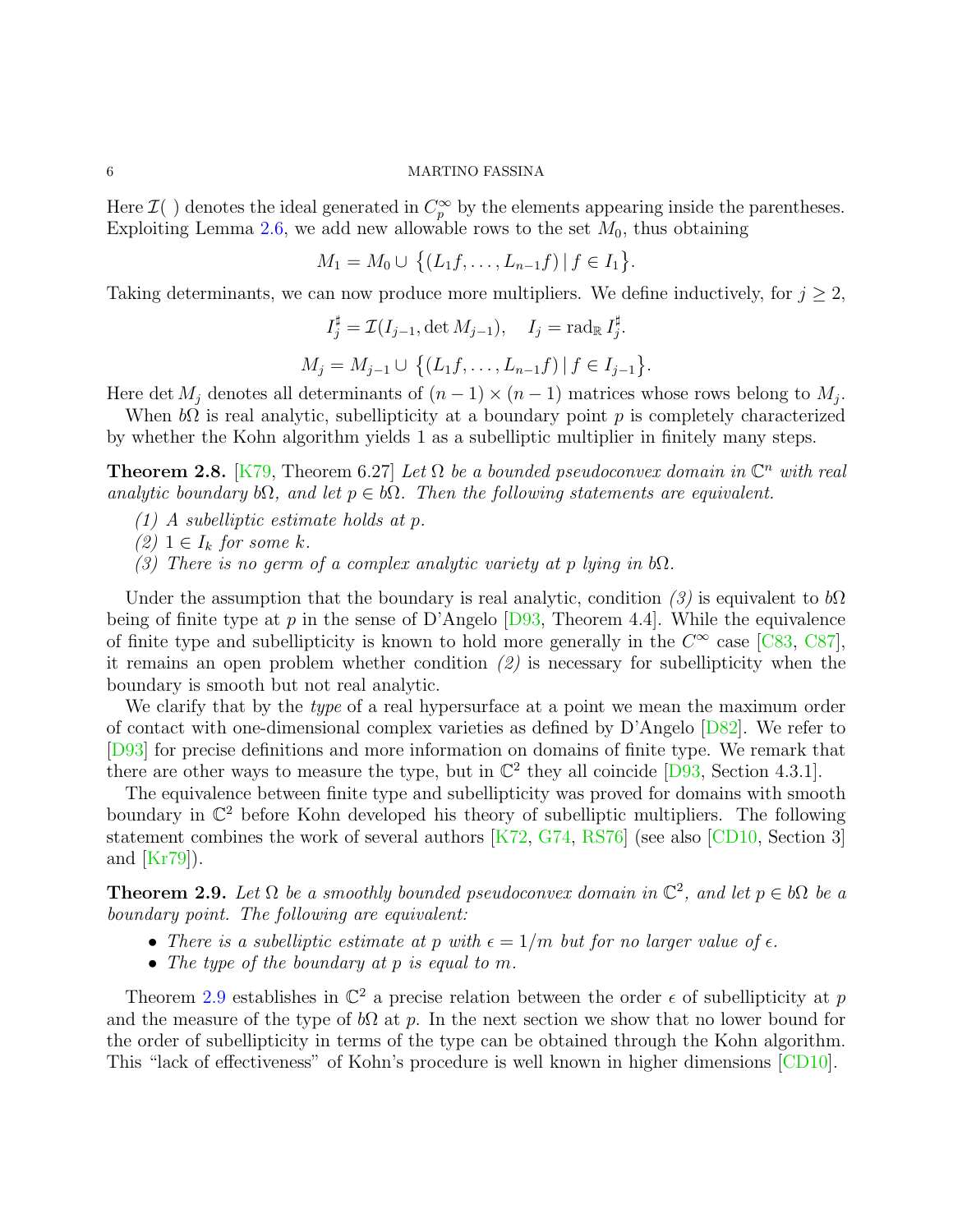## ALGORITHMS FOR SUBELLIPTIC MULTIPLIERS IN  $\mathbb{C}^2$

# 3. INEFFECTIVENESS OF THE KOHN ALGORITHM IN  $\mathbb{C}^2$

<span id="page-6-0"></span>We work in  $\mathbb{C}^2$ , with variables z and w. We will often use subscript notation for derivatives, that is, for a smooth function f, we write  $f_z$  to denote its partial derivative with respect to z.

Let  $\Omega$  be a domain with smooth boundary  $b\Omega$  defined locally at 0 by  $r < 0$ , where r is a smooth function with  $r_z(0) \neq 0$ . We consider the standard local basis for the bundle  $T^{1,0}b\Omega$ given by the tangential vector field  $L = \partial_w - (r_w/r_z)\partial_z$ . Note that in dimension two the definitions of allowable row and subelliptic multiplier coincide. In particular, the matrix of the Levi form in the basis L consists of one single function, which we call  $\lambda$ .

Since we consider only domains with real analytic boundary, we carry out our computations in the ring of germs of real analytic functions  $\mathcal{A}_0$ . Accordingly, the notation  $\mathcal{I}(\ )$  stands for the ideal generated in  $\mathcal{A}_0$  by the elements appearing inside the parentheses.

<span id="page-6-2"></span>**Lemma 3.1.** Consider a pseudoconvex domain  $\Omega$  in  $\mathbb{C}^2$  locally defined near the origin by

$$
2\text{Re}(z) + |f(z, w)|^2 < 0,\tag{3.1}
$$

where f is a holomorphic function defined in a neighborhood of 0. The first step of the Kohn algorithm gives the ideals of subelliptic multipliers

$$
I_1^{\sharp} = \mathcal{I}(2\operatorname{Re}(z) + |f|^2, |f_w|^2), \quad I_1 = \operatorname{rad}_{\mathbb{R}} I_1^{\sharp}.
$$

*Proof.* Let r be a smooth local defining function at 0 for a domain in  $\mathbb{C}^2$ , with  $r_z(0) \neq 0$ . By Proposition 1 in Chapter 3 of [\[D93\]](#page-12-9) we have

<span id="page-6-1"></span>
$$
\lambda = r_{w\bar{w}}r_zr_{\bar{z}} + r_{z\bar{z}}r_wr_{\bar{w}} - 2\text{Re}(r_{z\bar{w}}r_wr_{\bar{z}}). \tag{3.2}
$$

For  $r = 2\text{Re}(z) + |f(z, w)|^2$ , where f is a holomorphic function, [\(3.2\)](#page-6-1) gives

$$
\lambda = |f_w|^2 \Big( |1 + f_z \bar{f}|^2 + |f f_z|^2 - 2 \text{Re} \big[ (1 + f_z \bar{f}) f f_{\bar{z}} \big] \Big) = |f_w|^2. \tag{3.3}
$$

Hence the first step of the Kohn algorithm yields

$$
I_1^{\sharp} = \mathcal{I}(r,\lambda) = \mathcal{I}(2\mathrm{Re}(z) + |f|^2, |f_w|^2).
$$

Proof of Proposition [1.1.](#page-1-0) Recall that, of the curves with maximal order of contact, at least one must lie in the holomorphic tangent space [\[D93,](#page-12-9) page 128]. Hence the complex line  $\gamma(t) = (0, t)$  achieves the maximum order of contact at 0 with the boundary of  $\Omega$ . The type at 0 is therefore equal equal to  $2\tau$ , and in particular is independent of k. We now show that the lower bound for the order of subellipticity given by the Kohn algorithm depends on  $k$ .

Let  $r = 2\text{Re}(z) + |f|^2$ , where  $f = w^{\tau} + z^k w^l$ . By Lemma [3.1](#page-6-2) we have

$$
I_1^{\sharp} = \mathcal{I}(2\mathrm{Re}(z) + |f|^2, |f_w|^2).
$$

Note that  $f_w = w^{l-1}h$ , with  $h = \tau w^{\tau-l} + l z^k$ . Hence

<span id="page-6-3"></span>
$$
\mathcal{I}(2\mathrm{Re}(z) + |f|^2, wh, \bar{w}\bar{h}) \subseteq I_1 = \mathrm{rad}_{\mathbb{R}} I_1^{\sharp}.
$$
\n(3.4)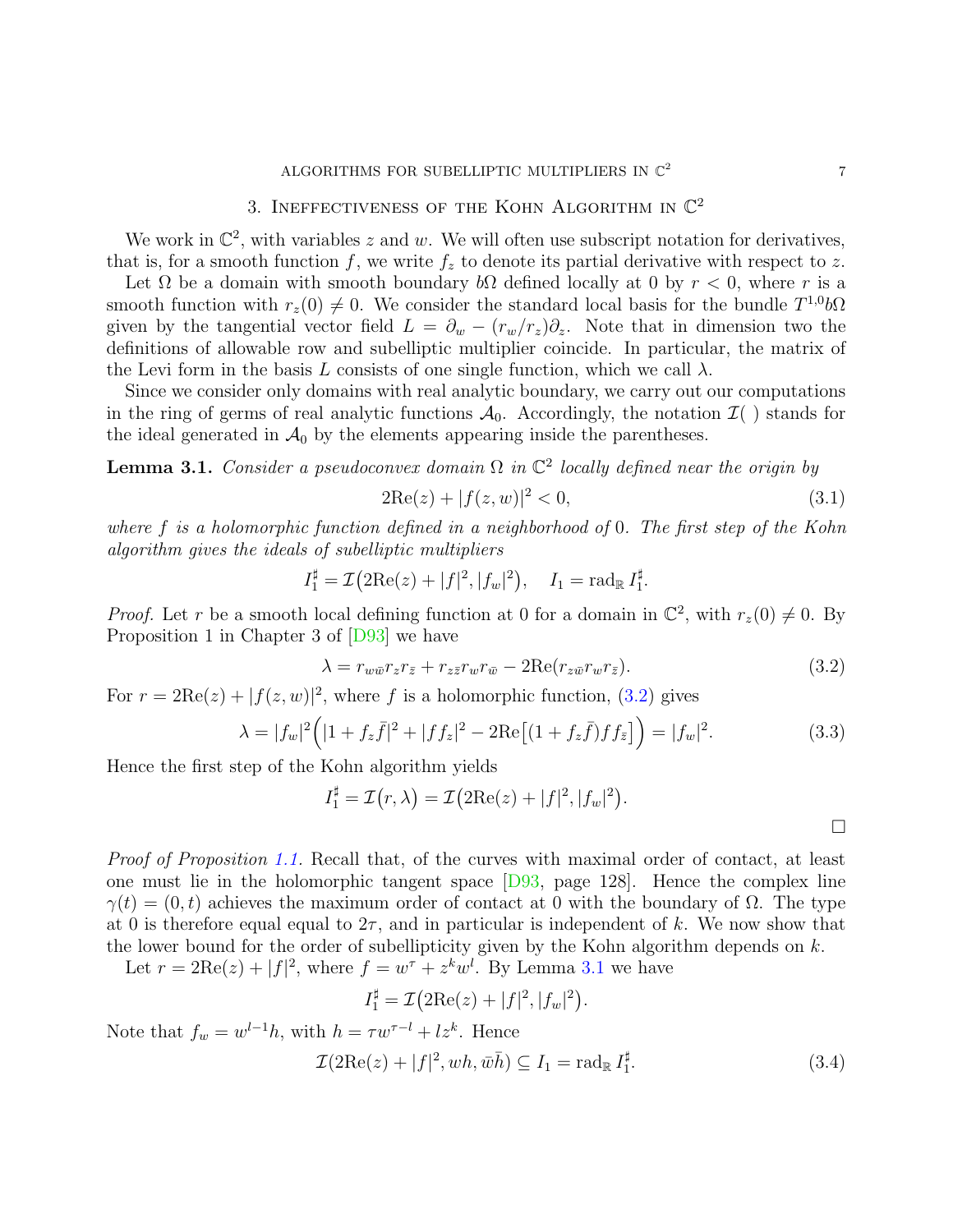The elements of  $I_1$  are all the germs in  $\mathcal{A}_0$  that vanish on the common zeros of  $2\text{Re}(z) + |f|^2$ and wh. Taking into account that wh does not divide  $f$ , one can prove that such elements have to be in  $\mathcal{I}(2\text{Re}(z) + |f|^2, wh, \bar{wh})$ . Hence equality holds in [\(3.4\)](#page-6-3).

We know that r is a multiplier of order 1 (Lemma [2.3\)](#page-3-0) and  $\lambda = |f_w|^2$  is a multiplier of order  $1/2$  (Lemma [2.7\)](#page-4-1). A general element of  $I_1^{\sharp}$  is therefore a multiplier of order at least 1/2. Since I<sub>1</sub> is obtained by taking a radical of  $I_1^{\sharp}$  of order  $2(l-1)$ , Lemma [2.4](#page-3-3) implies that a general element of  $I_1$  is a multiplier of order at least  $1/(4l-4)$ .

At the next step of the algorithm, we form the ideal  $I_2^{\sharp}$  by adding to the list of generators of  $I_1$  all the expressions of the form  $Lh$ , where  $h \in I_1$ . It is readily proved that it is enough to consider h belonging to a set of generators of  $I_1$ . Note that  $r_w = f_w \bar{f} \in I_1 \subset I_2^{\sharp}$ . Since  $Lh = h_w + (r_z)^{-1}(r_w h_z)$ , we have that  $Lh \in I_2^{\sharp}$  implies  $h_w \in I_2^{\sharp}$ . Hence

$$
I_2^{\sharp} = \mathcal{I}(2\text{Re}(z) + |w^{\tau} + z^k w^l|^2, \tau w^{\tau-l+1} + l z^k w, \tau \bar{w}^{\tau-l+1} + l \bar{z}^k \bar{w}, (\tau - l + 1) \tau w^{\tau-l} + l z^k).
$$

It follows from the identity

$$
(-\tau^2 + \tau l)w^{\tau - l + 1} = \tau w^{\tau - l + 1} + l z^k w - w[(\tau - l + 1)\tau w^{\tau - l} + l z^k]
$$

that we can rewrite  $I_2^{\sharp}$  as

$$
I_2^{\sharp} = \mathcal{I}(2\text{Re}(z) + |w^{\tau} + z^k w^l|^2, w^{\tau-l+1}, \tau \bar{w}^{\tau-l+1} + l \bar{z}^k \bar{w}, (\tau - l + 1)\tau w^{\tau-l} + l z^k).
$$

By Lemma [2.6,](#page-4-0) the elements of  $I_2^{\sharp}$  are subelliptic multipliers of order at least  $1/(8l-8)$ . Since  $w^{\tau-l+1} \in I_2^{\sharp}$ , we have  $w \in I_2 = \text{rad}_{\mathbb{R}} I_2^{\sharp}$ . Hence

$$
I_2 = \operatorname{rad}_{\mathbb{R}} \mathcal{I}(\operatorname{2Re}(z), w, z^k) = \mathcal{I}(z, \bar{z}, w, \bar{w}).
$$

Note that there exist no smooth functions  $\alpha, \beta, \gamma$  such that

<span id="page-7-0"></span>
$$
|z|^{k-1} \le \alpha |\text{Re}(z)| + \beta |z|^k + \gamma |w| \tag{3.5}
$$

holds in a neighborhood of the origin. Indeed, for every choice of  $\alpha, \beta, \gamma$ , the inequality [\(3.5\)](#page-7-0) fails at points of  $\mathbb{C}^2$  of the form  $(ia, 0)$  for a a real number sufficiently close to zero. Hence a radical of order at least k is needed to obtain  $I_2$  from  $I_2^{\sharp}$ . By Lemma [2.4,](#page-3-3) the lower bound for the order of subellipticity of an element of  $I_2$  drops to at least  $1/(8lk - 8k)$ .

Remark 3.2. Following the computations above, one can prove that the conclusions of Proposition [1.1](#page-1-0) hold in a slightly more general setting. More precisely, for domains locally defined at the origin by  $2\text{Re}(z) + |w^{\tau} + z^k w^l + g(z)|^2 < 0$ , where g is a holomorphic function and  $k > \tau > l > 0, \tau > 2$ , the second step of the Kohn algorithm requires a real radical of order at least k.

Remark 3.3. It is easy to modify the Kohn algorithm to make it effective on the domains considered in Proposition [1.1.](#page-1-0) One simply does not take any radical at the second step of the algorithm, and instead keeps producing new multipliers by applying the vector field L. Note that a real radical of order 2 in the first step is still needed. The effective procedure described in the next section generalizes this idea.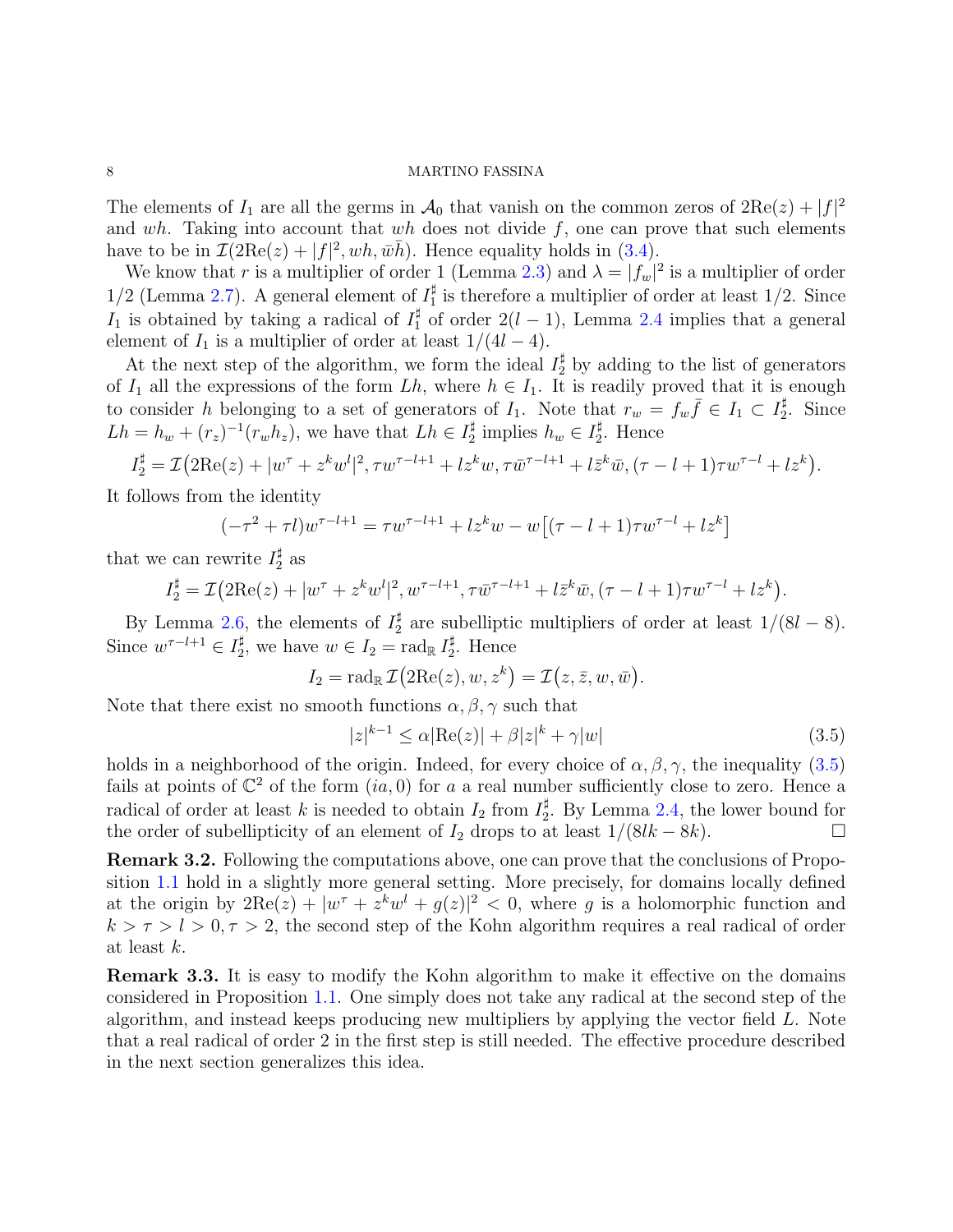# <span id="page-8-1"></span>4. AN EFFECTIVE ALGORITHM FOR A CLASS OF PSEUDOCONVEX DOMAINS IN  $\mathbb{C}^2$

For a real analytic real hypersurface in  $\mathbb{C}^n$ , there is a convenient way to write a local defining equation in terms of absolute values of holomorphic functions. We briefly recall the results needed for our study of domains with real analytic boundary in  $\mathbb{C}^2$ . We refer to  $[D93, Section$ 3.3.1] for the general statements and proofs concerning the holomorphic decomposition of a defining function.

We start by introducing some notation. For an open set U in  $\mathbb{C}^2$ , we denote by  $l^2(U)$  the Hilbert space of square summable countable sequences of holomorphic functions in U. That is, an element  $f \in l^2(U)$  is a sequence  $(f_j)_{j=1}^{\infty}$  of holomorphic functions in U such that

<span id="page-8-2"></span>
$$
||f||^2 = \sum_{j=1}^{\infty} |f_j|^2
$$
 converges in *U*. (4.1)

Remark 4.1. Note that the norm just introduced does not involve integration, and should not be confused with the  $L^2$  norm used in Section [2.](#page-2-0)

The norm in [\(4.1\)](#page-8-2) is induced by a Hermitian inner product, denoted by  $\langle , \rangle$ . For elements  $f = (f_j)_{j=1}^{\infty}$  and  $g = (g_j)_{j=1}^{\infty}$  in  $l^2(U)$  we have

$$
\langle f, g \rangle = \sum_{j=1}^{\infty} f_j \bar{g}_j.
$$

Given a bounded domain  $\Omega$  in  $\mathbb{C}^2$  with real analytic boundary  $b\Omega$  and a point  $p \in b\Omega$ , we can always choose coordinates so that  $p$  is the origin, and in a neighborhood  $U$  of 0 the domain  $\Omega$  is defined by

<span id="page-8-3"></span>
$$
2\text{Re}(z) + ||f||^2 - ||g||^2 < 0\tag{4.2}
$$

for some  $f, g \in l^2(U)$ .

We will consider domains with real analytic boundary where the elements  $f$  and  $g$  resulting from a holomorphic decomposition [\(4.2\)](#page-8-3) satisfy an additional assumption. Recall that for  $h = (h_j)_{j=1}^{\infty} \in l^2(U)$  we denote by  $h_w$  the element of  $l^2(U)$  given by  $(\partial_w h_j)_{j=1}^{\infty}$ .

<span id="page-8-0"></span>**Lemma 4.2.** Let  $\Omega$  be a domain in  $\mathbb{C}^2$  defined in a neighborhood U of 0 by  $r < 0$ , where

$$
r = 2\text{Re}(z) + ||f||^2 - ||g||^2
$$

for some element  $f, g \in l^2(U)$ . Assume that there exists  $\delta \in [0,1)$  such that, in U,

<span id="page-8-4"></span>
$$
||g_w||^2 \le \delta ||f_w||^2. \tag{4.3}
$$

Then there exist a positive constant C and a neighborhood V of the origin in  $\mathbb{C}^2$  such that

<span id="page-8-5"></span>
$$
\lambda \ge C \left\| f_w \right\|^2 \text{ in } V. \tag{4.4}
$$

In particular,  $\Omega$  is pseudoconvex near 0.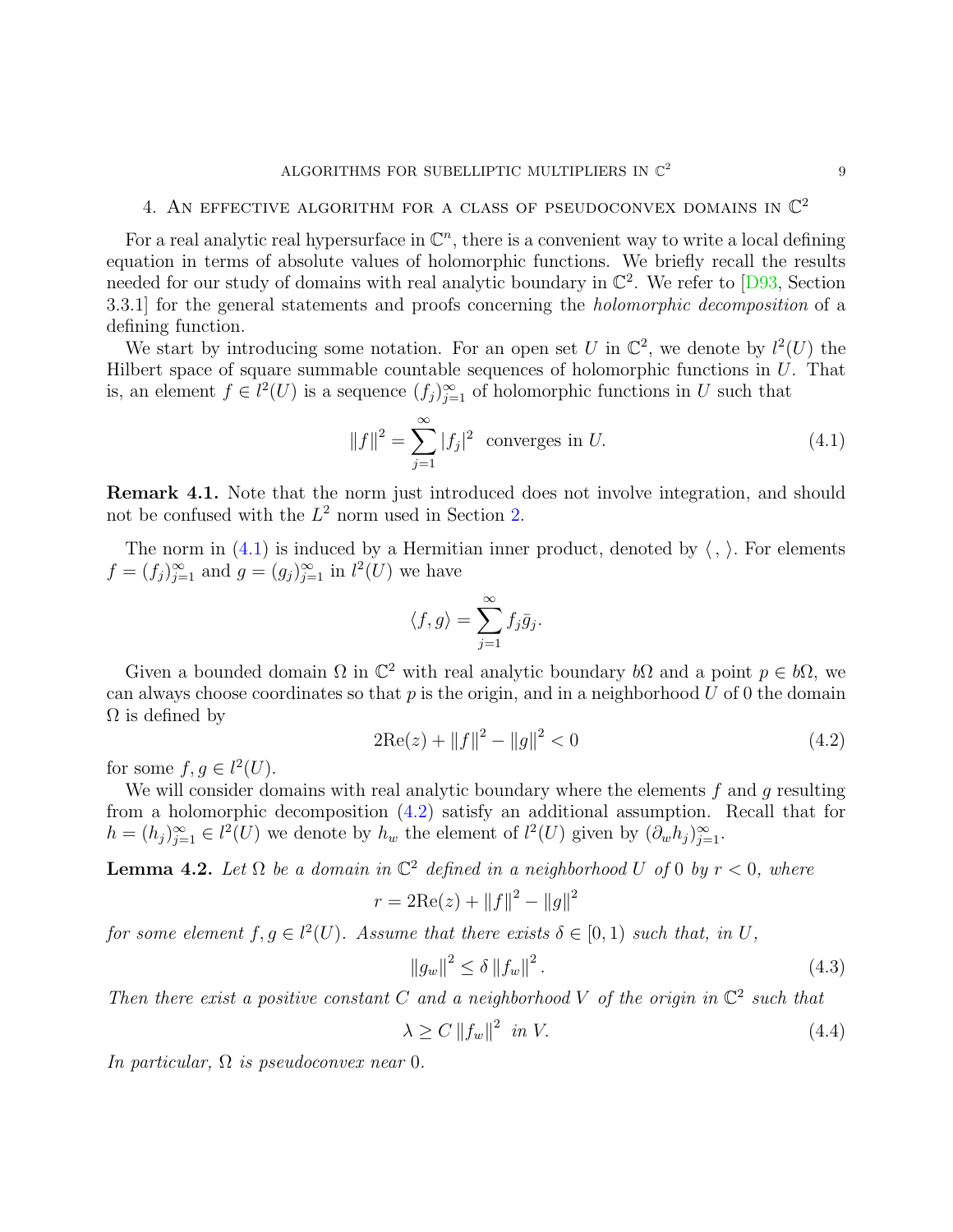<span id="page-9-6"></span>Remark 4.3. Condition [\(4.3\)](#page-8-4) is strictly stronger than pseudoconvexity. Consider for instance a domain in  $\mathbb{C}^2$  defined near the origin by

$$
2\text{Re}(z) + |w + w^k|^2 + |w^2|^2 - |w|^2 < 0,
$$

where  $k > 4$  is an integer. For this domain we have

$$
f = (w + w^k, w^2), \quad g = (w),
$$

and therefore

$$
||f_w||^2 = |1 + kw^{k-1}|^2 + |2w|^2, \quad ||g_w||^2 = 1.
$$

Assume that there exists a positive constant  $\delta$  such that near the origin we have

<span id="page-9-0"></span>
$$
1 = ||g_w||^2 \le \delta ||f_w||^2 = \delta \left( |1 + kw^{k-1}|^2 + |2w|^2 \right). \tag{4.5}
$$

Letting  $|w| \to 0$  in [\(4.5\)](#page-9-0), we see that  $\delta \geq 1$ . Hence the domain does not satisfy condition [\(4.3\)](#page-8-4). A computation of the Levi form  $\lambda$  yields

$$
\lambda = ||f_w||^2 - ||g_w||^2 = 2\text{Re}(kw^{k-1}) + k^2|w^{k-1}|^2 + 4|w|^2,
$$

which is non-negative for  $w$  close to 0. The domain is therefore pseudoconvex near the origin.

*Proof of Lemma [4.2.](#page-8-0)* By Proposition 1 in Chapter 3 of  $[D93]$  we have

<span id="page-9-1"></span>
$$
\lambda = r_{w\bar{w}}r_zr_{\bar{z}} + r_{z\bar{z}}r_wr_{\bar{w}} - 2\text{Re}(r_{z\bar{w}}r_wr_{\bar{z}}). \tag{4.6}
$$

We compute each of the terms in  $(4.6)$ . The first one is

$$
r_{w\bar{w}}r_zr_{\bar{z}} = \left(\|f_w\|^2 - \|g_w\|^2\right)\left|1 + \langle f_z, f\rangle - \langle g_z, g\rangle\right|^2.
$$

Exploiting  $(4.3)$ , we obtain the estimate

<span id="page-9-4"></span>
$$
r_{w\bar{w}}r_zr_{\bar{z}} \ge ||f_w||^2 (1 - \delta)|1 + H|^2,
$$
\n(4.7)

where  $H = \langle f_z, f \rangle - \langle g_z, g \rangle$ . Note that  $H(0) = 0$ . We now compute the second term of [\(4.6\)](#page-9-1).

$$
r_{z\bar{z}}r_{w}r_{\bar{w}} = (||f_z||^2 - ||g_z||^2) |\langle f_w, f \rangle - \langle g_w, g \rangle|^2
$$
  
= 
$$
(||f_z||^2 - ||g_z||^2) (|\langle f_w, f \rangle|^2 + |\langle g_w, g \rangle|^2 - \langle f_w, f \rangle \langle g, g_w \rangle - \langle g_w, g \rangle \langle f, f_w \rangle).
$$

The Cauchy-Schwarz inequality gives

<span id="page-9-3"></span>
$$
|r_{z\bar{z}}r_{w}r_{\bar{w}}| \le |||f_z||^2 - ||g_z||^2 ||(||f_w||^2 ||f||^2 + ||g_w||^2 ||g||^2 + 2 ||f_w|| ||g_w|| ||f|| ||g||).
$$
 (4.8)  
By (4.3) we have

<span id="page-9-2"></span>
$$
2\left\|f_w\right\|\left\|g_w\right\| \le \left\|f_w\right\|^2 + \left\|g_w\right\|^2 \le \left(1+\delta\right) \left\|f_w\right\|^2. \tag{4.9}
$$

Combining  $(4.9)$  and  $(4.3)$  with  $(4.8)$  yields

$$
|r_{z\bar{z}}r_{w}r_{\bar{w}}| \leq ||f_{z}||^{2} - ||g_{z}||^{2} ||f_{w}||^{2} (||f||^{2} + ||g||^{2} \delta + ||f|| ||g|| (1 + \delta)).
$$

We conclude that

<span id="page-9-5"></span>
$$
|r_{z\bar{z}}r_wr_{\bar{w}}| \le ||f_w||^2 K,\tag{4.10}
$$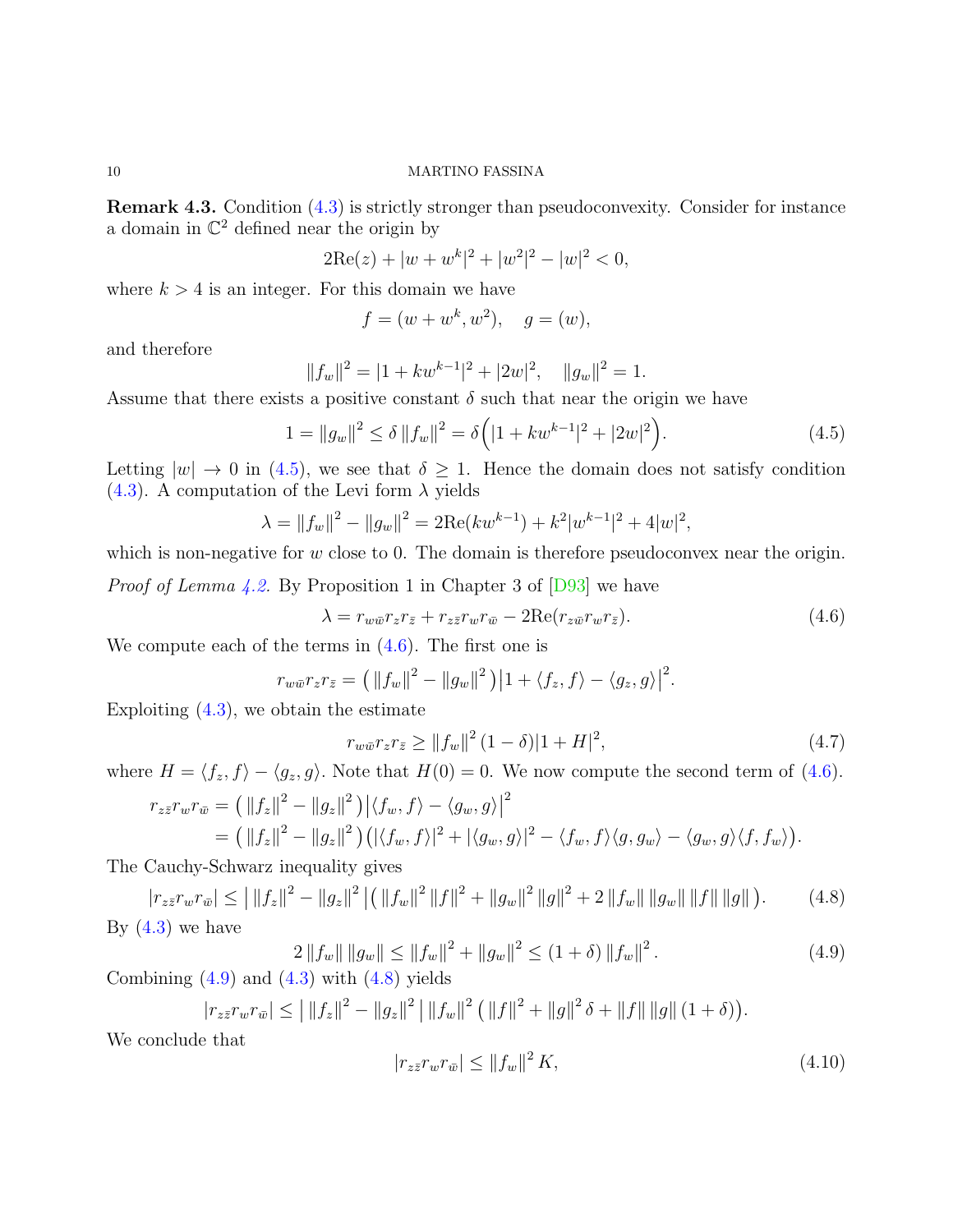for some  $K \in \mathcal{A}_0$  with  $K(0) = 0$ . For the last term in [\(4.6\)](#page-9-1), we have

$$
r_{z\bar{w}}r_{w}r_{\bar{z}}=\big(\langle f_z,f_w\rangle-\langle g_z,g_w\rangle\big)\big(\langle f_w,f\rangle-\langle g_w,g\rangle\big)\big(1+\langle f,f_z\rangle-\langle g,g_z\rangle\big).
$$

Distributing the first product, we get

$$
\begin{aligned} |r_{z\bar{w}}r_{w}r_{\bar{z}}| = & \left| \langle f_z, f_w \rangle \langle f_w, f \rangle + \langle g_z, g_w \rangle \langle g_w, g \rangle \right. \\ &\left. - \langle f_z, f_w \rangle \langle g_w, g \rangle - \langle g_z, g_w \rangle \langle f_w, f \rangle \right| \left| 1 + \langle f, f_z \rangle - \langle g, g_z \rangle \right|. \end{aligned}
$$

The Cauchy-Schwarz inequality then yields

$$
|r_{z\bar{w}}r_{w}r_{\bar{z}}| \leq (||f_z|| ||f_w||^2 ||f|| + ||g_z|| ||g_w||^2 ||g||
$$
  
+  $||f_w|| ||g_w|| (||f_z|| ||g|| + ||g_z|| ||f||) ||1 + \langle f, f_z \rangle - \langle g, g_z \rangle|.$ 

Exploiting  $(4.3)$  and  $(4.9)$ , we obtain

<span id="page-10-0"></span>
$$
|r_{z\bar{w}}r_{w}r_{\bar{z}}| \le ||f_w||^2 R,\tag{4.11}
$$

where  $R \in \mathcal{A}_0$  with  $R(0) = 0$ . Choose a small  $\epsilon > 0$ , and let V be a neighborhood of the origin such that  $|H| < \epsilon$  in V and  $|K|, |R| < \epsilon(1 - \delta)$  in V. Combining [\(4.7\)](#page-9-4), [\(4.10\)](#page-9-5), and  $(4.11)$  with  $(4.6)$ , we have that in V the following inequality holds:

$$
\lambda \ge ||f_w||^2 (1 - \delta)(1 - \epsilon) - 3 ||f_w||^2 \epsilon (1 - \delta) = ||f_w||^2 (1 - \delta)(1 - 4\epsilon).
$$

Letting  $C = (1 - \delta)(1 - 4\epsilon)$ , we obtain [\(4.4\)](#page-8-5), as desired.

*Proof of Theorem [1.2.](#page-2-1)* By Lemma [4.2](#page-8-0) there exists a neighborhood V of the origin in  $\mathbb{C}^2$  and a constant  $C > 0$  such that, for every j, we have

$$
|\partial_w f_j|^2 \le C^{-1} \lambda \quad \text{in } V.
$$

By Lemmas [2.4](#page-3-3) and [2.7,](#page-4-1) each element  $\partial_w f_j$  is a subelliptic multiplier of order 1/4. By hypothesis,  $||g_w||^2 < ||f_w||^2$  near 0. Hence, after possibly shrinking V, we have

$$
|\partial_w g_j|^2 \le C^{-1} \lambda \quad \text{in } V.
$$

The elements  $\partial_w g_j$  are therefore subelliptic multipliers of order 1/4. Recall that we can produce new multipliers by considering  $Lh$ , where h is a multiplier and  $L$  is the tangential vector field  $L = \partial_w - (r_w/r_z)\partial_z$ . Note that  $r_w = \langle f_w, f \rangle - \langle g_w, g \rangle$  is itself a multiplier, being in the ideal generated in  $\mathcal{A}_0$  by the elements  $\partial_w f_j$  and  $\partial_w g_j$ . Hence Lh being a multiplier implies that  $\partial_w h$  is a multiplier.

For a domain defined by  $(1.1)$ , the maximum order of contact is achieved by the complex line  $\gamma(t) = (0, t)$ . Let r be the defining function appearing in [\(4.2\)](#page-8-3). Recall that the type of the boundary at 0 is equal to  $2\tau$ . By [\[D93,](#page-12-9) Proposition 2] the coefficient of  $|t|^{2\tau}$  in  $(r \circ \gamma)(t)$ is positive. Hence at least one of the functions  $f_j$  vanishes to order  $\tau$  at 0 along  $\gamma$ .

We are ready to describe our effective procedure to generate a sequence of subelliptic multipliers. Let  $\zeta_1 = \partial_w f_k$ , where  $f_k$  is a component of f vanishing to order  $\tau$  along  $\gamma$ . Now let  $\zeta_j = \partial_w \zeta_{j-1}$  for  $j \geq 2$ . The arguments at the beginning of this proof show that every  $\zeta_j$  is a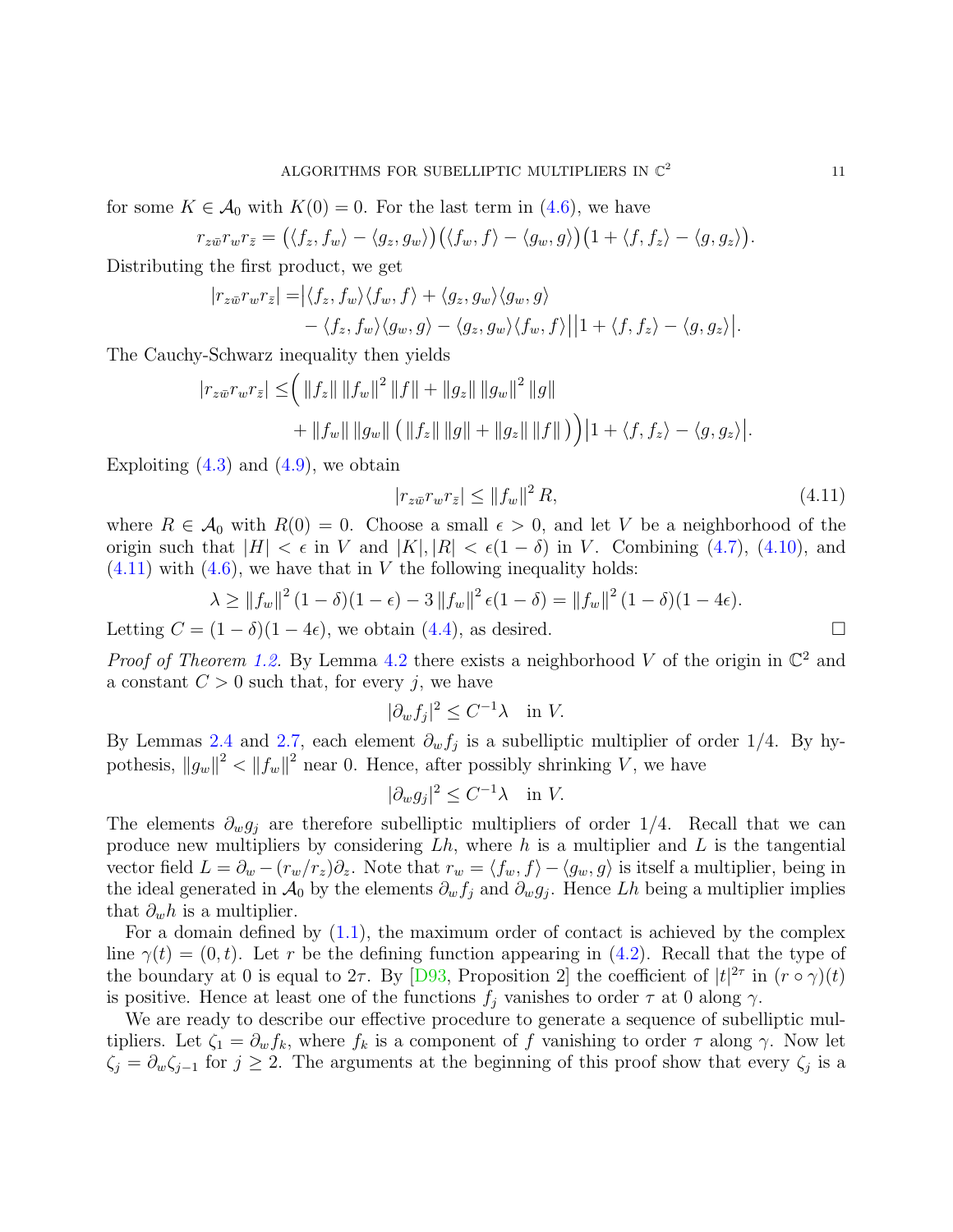subelliptic multiplier. By the choice of  $f_k$ , the element  $\zeta_{\tau}$  is a unit in  $\mathcal{A}_0$ , as well as being a multiplier of order at least  $(2^{\tau+1})^{-1}$ .

#### 5. Extension to higher dimensions

We indicate how to extend the results of this paper to higher dimensions. We work in  $\mathbb{C}^{n+1}$ with variables  $z, w_1, \ldots, w_n$ . For a domain with real analytic boundary in  $\mathbb{C}^{n+1}$  locally defined by  $r = 0$ , we consider a holomorphic decomposition

$$
r = 2\text{Re}(z) + ||f(z, w)||^{2} - ||g(z, w)||^{2},
$$

where f and q are square summable sequences of holomorphic functions defined in a neighborhood of 0 in  $\mathbb{C}^{n+1}$ . Condition [\(1.2\)](#page-1-2) is then replaced by

<span id="page-11-0"></span>
$$
(\langle g_{w_i}, g_{w_j} \rangle_{ij}) \le \delta(\langle f_{w_i}, f_{w_j} \rangle_{ij}) \text{ near } 0 \text{ for some } \delta \in [0, 1). \tag{5.1}
$$

Here  $(\langle g_{w_i}, g_{w_j} \rangle_{ij})$  and  $(\langle f_{w_i}, f_{w_j} \rangle_{ij})$  stand for the Hessians in the w variables of the real analytic functions  $||g||^2$  and  $||f||^2$  respectively, and the inequality is intended in the sense of matrices. As usual, for matrices A and B we write  $A \geq B$  if and only if  $A - B$  is positive semidefinite. In analogy with Lemma  $4.2$ , condition  $(5.1)$  implies that there exist a positive constant  $C$  and a neighborhood  $V$  of the origin such that

<span id="page-11-1"></span>
$$
(\lambda_{ij}) \ge C\left(\langle f_{w_i}, f_{w_j} \rangle_{ij}\right) \text{ in } V. \tag{5.2}
$$

Hence the Hessian in the w variables of  $||f||^2$  serves as a positive semidefinite lower bound for the Levi form. It follows that the domain is pseudoconvex near 0.

When  $g \equiv 0$  and f is independent of z (the "rigid sum of squares" case), the Hessian  $(\langle f_{w_i}, f_{w_j} \rangle_{ij})$  equals the Levi form  $(\lambda_{ij})$ , which is an allowable matrix by Lemma [2.7.](#page-4-1) Note that  $(\langle f_{w_i}, f_{w_j} \rangle_{ij}) = (D_w f)^* D_w f$ , where  $D_w f$  is the Jacobian of f in the w variables and  $(D_w f)^*$  is its Euclidean adjoint. It follows from the identity  $\lambda = (D_w f)^* D_w f$  that the matrix  $D_w f$  is also allowable (see [\[K79\]](#page-12-3) and [\[D93,](#page-12-9) Chapter 6]), and it becomes the starting point for the Kohn algorithm.

Consider now the more general situation in which  $g$  is not necessarily zero, but  $(5.1)$  is satisfied. One can prove using  $(5.2)$  that the Jacobian matrix  $D_w f$  is still allowable in this case (see [\[F20,](#page-12-15) Chapter 4] for details), and can therefore be taken as the starting point for a multiplier algorithm, as in the rigid sum of squares setting.

In this paper we have exploited a known effective version of the Kohn algorithm for the rigid sum of squares case in  $\mathbb{C}^2$  (consisting in only taking derivatives) to establish an effective procedure to prove subellipticity for domains of finite type with real analytic boundary satisfying  $(1.2)$ . In the author's PhD thesis  $|F20|$  these ideas are generalized to higher dimensions in the way described above. It is shown that results on the effectiveness of the Kohn algorithm for the rigid sum of squares case can be translated to the more general setting of finite type domains with real analytic boundary satisfying [\(5.1\)](#page-11-0).